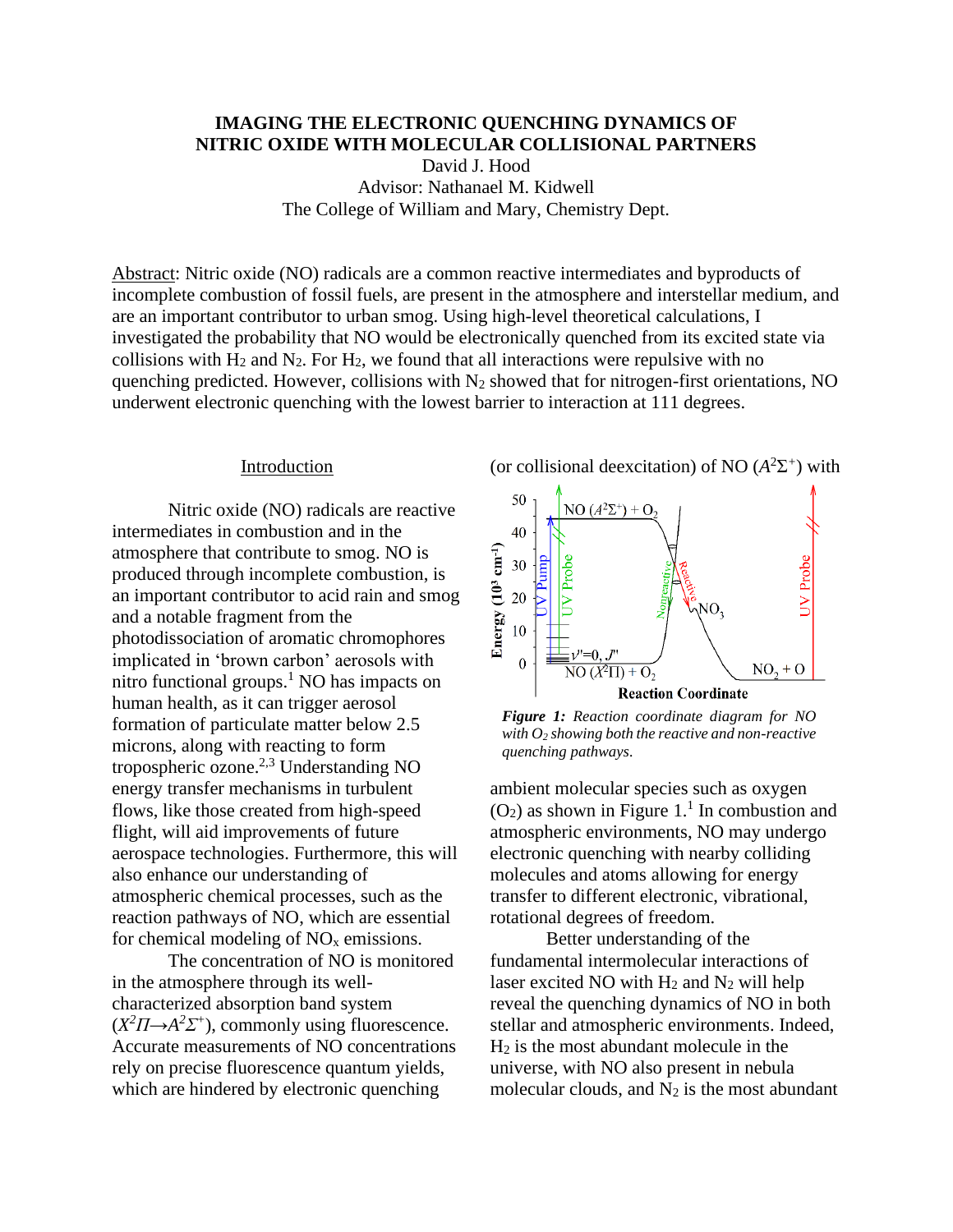molecule in Earth's atmosphere. NO with H<sup>2</sup> serves as a model three-atom system and helps characterize the electronic quenching of NO by σ-bonding systems. N<sub>2</sub> provides an interesting comparison for my prior work with  $O_2$ , as they are both  $\pi$ -bonding systems, with N<sup>2</sup> elucidating the closed shell system analog to the  $O_2$  open shell system. Furthermore, my studies will be of practical importance in precise turbulence modeling in hypersonic flows, which relies upon accurate accounting for electronic quenching. $4$  This aligns with Thrust 3 of NASA's Aeronautics Research Mission Directorate.

Electronic quenching occurs when a high-energy molecule has its excited state population deactivated via collisional interactions, which may undergo two pathways: reactive and nonreactive electronic quenching as seen in Figure 1. Reactive quenching occurs when the energy lost from the excited species is partitioned into the breaking and formation of chemical bonds. In the case of NO with  $O_2$ , the formation of new products such as  $NO<sub>2</sub>$  and O-atoms would be observed under reactive quenching. Energy exchange between the NO and the collision partner is a signature from nonreactive quenching, with energy partitioned into translation, rotation, vibration and/or electronic modes, with NO returned to its ground electronic state. For collision partners with electronic states available between the ground and excited state of NO, energy exchange to rovibrational modes is likely. However, for collision partners with low-lying electronic states, electronic activation of the collision partner, in addition to rovibrational excitation, is plausible. $<sup>1</sup>$ </sup>

Systems like  $NO+H_2$  and  $N_2$  are amenable to rigorous theoretical calculations to generate accurate potential energy surfaces (PES), using experimental results to refine them and yield insights into the basic forces acting upon nuclei during electronic quenching.

## Methods

Stationary points on several electronic states of NO, relevant to our laser experimental work, were calculated using the Q-Chem 5.3 software<sup>5</sup> to determine the energetics and IQmol 2.15 for analysis of results. Our interests lie in mapping the potential energy surfaces (PESs) of NO with various molecular partners to predict the likelihood of reactive and nonreactive electronic quenching with  $H_2$  and  $N_2$ . To this end, PESs were obtained from scanning bond angle  $\theta_{\text{ONN}}$  and torsional angle  $\theta_{\text{ONNN}}$ . See appendix for full list of geometries surveyed. NO with  $H_2$  and  $N_2$  using the electron attachment variant of equation of motion coupled cluster theory (EOM-EA-CCSD) with an aug-cc-pVDZ basis. EOM-EA-CCSD balances treatment of valence electrons and Rydberg electronic states of radicals with a single unpaired electron. We found that a singly excited determinant corresponding to adding an electron to the closed shell reference (NO<sup>+</sup>) described the excited states well. Total contribution of doubly excited determinants, which correspond to exiting an electron in the  $NO<sup>+</sup>$  cation and adding an electron to the cation, was below 10% for all excited states. The calculated electronic adiabatic energy gap calculated at the EOM-EA-CCSD//aug-cc-pVDZ level of theory, 5.31 eV, is within 0.14 eV of the experimental value, 5.45 eV.

To validate this approach, we compared it to values in the literature on NO (*X* <sup>2</sup>Π1/2) and NO (*A* 2Σ + 3sσ). The optimized N-O bond lengths were found to be 1.16  $\AA$ and 1.07 Å for NO (*X*  $^2\Pi_{1/2}$ ) and NO (*A*  $^2\Sigma^+$  $3s\sigma$ ), respectively, and were within 0.01 Å of the experimental values of 1.15 Å and 1.06 Å.

For the near exhaustive geometries surveyed of NO with  $H_2$  and  $N_2$ , each geometry originates from Cartesian coordinate files hand built in IQmol, with geometry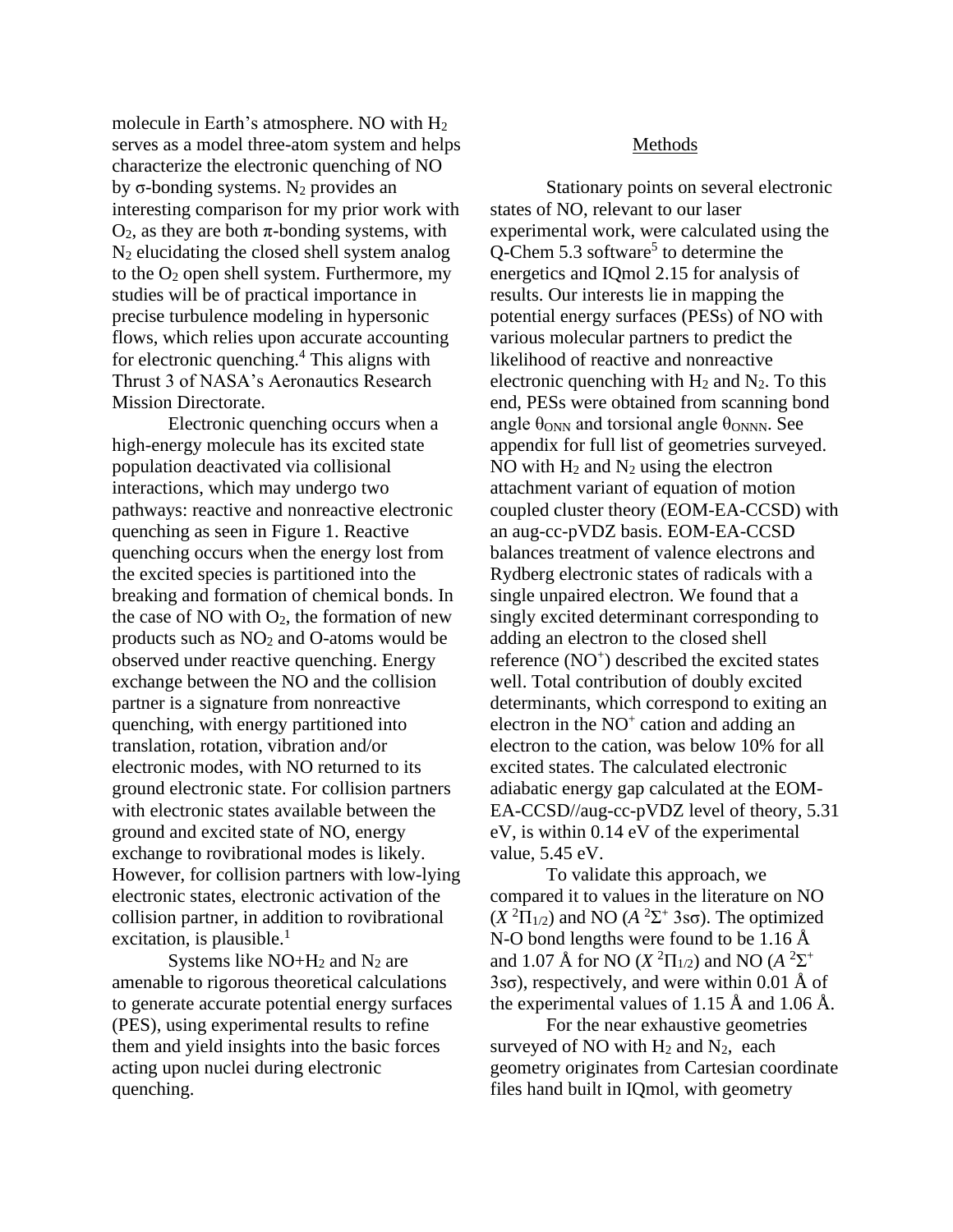optimized to NO's third excited state, a Rydberg excited state, and electronic energies calculated for NO's first 6 excited states. Geometric constraints on bond angle and torsion were added to ensure a diverse array of geometries was surveyed. Calculations were run using Q-Chem software on CSU Fullerton's Kepler and NSF's XSEDE computing clusters, and data analysis and mapping of PES from the points calculated along the PES of each geometry of the cluster in search of low energy conical intersections.

### Results

Figure 2 and 3 show the adiabatic potential energy curves for the lowest 6 electronic states of NO with  $H_2$  and  $N_2$ , respectively, as a function of the intermolecular distance (R) between NO and the molecular collision partner. For all geometries included in the figures, the angle (H<sub>2</sub>:  $\theta_{ONH}$ ; N<sub>2</sub>:  $\theta_{ONN}$ ) was constrained at 111<sup>°</sup> for calculations involving  $N_2$  and at 120 $\degree$  for the  $H_2$  calculations. The electronic states are labeled based on their electronic character in the asymptotic limit (e.g.,  $R_{HN}=10.0$  Å). The ground and spin-orbit excited states of NO are  $D_0$  (*X*<sup>2</sup> $\Pi_{1/2}$ ) and  $D_1$  (*X*<sup>2</sup> $\Pi_{3/2}$ ), respectively, which are degenerate in our calculations at large R since spin-orbit coupling was not included. Furthermore,  $D_2$  ( $A^2\Sigma^+$  3sσ) is the s Rydberg state of NO largely built from the 3s atomic orbitals, while  $D_3$  ( $C^2\Pi_{1/2}$ ) and  $D_4$  ( $C$ <sup>2</sup> $\Pi$ <sub>3/2</sub>) are π Rydberg states. Additionally, D<sub>5</sub>  $(D<sup>2</sup>Σ<sup>+</sup> 3ps)$  is a s Rydberg state that is largely built from the 3p atomic orbitals. All energies are reported in electron volts (eV) relative to the energy at the  $D_2$  optimized geometry with the NO and molecular collision partners constrained to be 10.0 Å apart.

As illustrated in Figure 2, the potential energy surfaces for  $\theta_{\text{ONH}} = 120^{\circ}$  are repulsive with respect to the intermolecular distance between NO and  $H_2$  ( $R_{NH}$ ). Furthermore, the adiabatic surfaces do not cross at any point,



*Figure 2: Adiabatic potential energy curves of the first 6 electronic states for NO+H<sup>2</sup> as a function of the distance between N and H (RNH) at a fixed O-N-H angle (θONH) of 120°; all other geometric parameters were optimized on D<sup>2</sup> (A <sup>2</sup>S <sup>+</sup> 3sσ).* 

signifying the absence of any conical intersections at low energies. As a result, NO  $(A<sup>2</sup>Σ<sup>+</sup>)$  is predicted to not undergo reactive or nonreactive electronic quenching with H<sup>2</sup> under low collision energies.

Figure 3 shows the corresponding adiabatic potential energy curves for NO with N<sub>2</sub> for  $\theta_{ONN} = 111^{\circ}$ . Here, the calculated surfaces show striking differences compared to  $H_2$ . As the intermolecular distance  $(R_{NN})$ decreases, the  $D_2$ ,  $D_3$ , and  $D_4$  potential energy surfaces become closer in energy to each other. In particular, the  $D_3$  ( $C^2\Pi_{1/2}$ ) and  $D_4$  ( $C$ <sup>2</sup> $\Pi_{3/2}$ ) π Rydberg states decrease in energy at similar rates as a function of  $R_{NN}$ . The  $D_2(A)$ <sup>2</sup>Σ<sup>+</sup> 3sσ) surface at large R<sub>NN</sub> distance is relatively flat but reaches a barrier of 0.404 eV at  $R_{NN} = 2.25$  Å. The  $D_2$  and  $D_3$  potential energy curves also approach each other in the vicinity of this barrier on  $D_2$ . At even smaller  $R_{NN}$  distances, the energy of the  $D_2$  potential energy curve decreases in energy until it reaches a conical intersection with  $D_1$  at approximately  $R_{NN} = 1.66 \text{ Å}$  and 0.239 eV.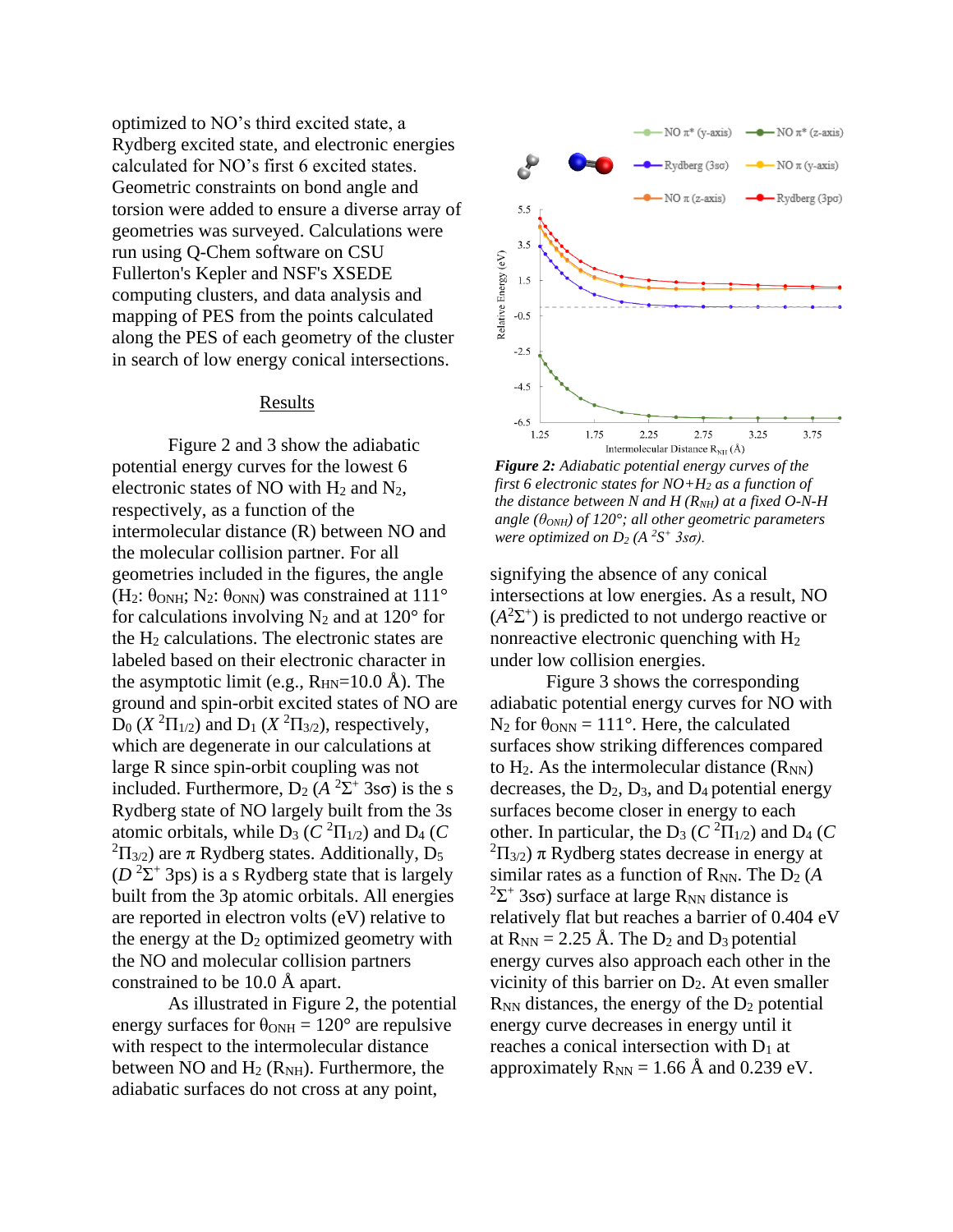

*Figure 3: Adiabatic potential energy curves of the first 6 electronic states for NO+N<sup>2</sup> as a function of the distance between N and N (R<sub>NN</sub>) at a fixed O-N-N angle (θONN) of 111°; all other geometric parameters were optimized on D<sup>2</sup> (A <sup>2</sup>S <sup>+</sup> 3sσ).*

# Discussion

For NO+H2, for all geometries surveyed interactions were found to be repulsive. The molecules did not form a conical intersection, moving consistent to a repulsive wall, which indicated that no electronic quenching of excited NO would occur.

Molecular nitrogen did exhibit geometry specific behavior which shows that orientation matters for which electronic quenching pathways are accessible; nitrogen first is the preferred pathway for state crossing, with a preference for interactions around 111 degrees. Based on analysis of orbital character in Figure 4, the Rydberg state (D<sub>2</sub>) gains more  $\pi$  character. D<sub>2</sub> has interactions with NO's  $\pi$  and  $\pi^*$  orbitals (D<sub>1</sub>) and  $D_3$ ). These interactions imply there are quenching interactions with  $N_2$  through a conical intersection in  $\pi$  orbital overlap that occurs around 111 degrees. Low energy geometries occurred with azide (N=N=N) like shapes being formed. These quenching interactions were observed over a bond angle

 $(\theta_{ONN})$  of 90 to 135, the lowest barrier at 111. The strong quenching interaction that occurs around 111 degrees for the nitrogen of NO as a vertex shows that  $N_2$  is a strong non-reactive quencher of NO.

It was noticed that there were changes in the character of  $D_2$  states for  $NO+N_2$  to allow symmetry of NO Rydberg to match that of the LUMO of NO's  $\pi^*$  (D<sub>3</sub>) as shown in Figure 4.



*Figure 4: Singly occupied molecular orbitals (SOMOs) for the D<sub>2</sub> through D<sub>4</sub> states of NO+N<sub>2</sub> with*  $\theta_{ONN} = 111^{\circ}$ and  $R_{NN}$ =2.13 Å and  $R_{NN}$ =4.00 Å. Note that the state *with 3sσ character changes from D<sup>2</sup> when RNN=4.00 Å to D<sup>4</sup> at RNN=2.13 Å. Different orientations of view are used to better highlight the shapes of the SOMOs. The calculations were performed at the EOM-EA-CCSD/aug-cc-pVDZ level of theory and the SOMOs are plotted with an isovalue of 0.040.*

#### Conclusion

We launched this investigation in search of the specific geometries favored for non-reactive quenching pathways of NO  $(A<sup>2</sup>Σ<sup>+</sup>)$  by molecular hydrogen and nitrogen. We were selective in choosing our level of theory (EOM-EA-CCSD) for the computational analysis. This level of theory was selected for its ability to handle the complex nature of simulating electron behavior and energetics of open-shelled radicals. Using  $NO<sup>+</sup>$  as a reference and then attaching on an electron, eliminates the openshell conundrum since only one electron need be handled by the models. Because NO is experimentally excited into the Rydberg  $(A^2\Sigma^+)$ 3s $\sigma$ ) state, here identified as  $D_2$ , it is only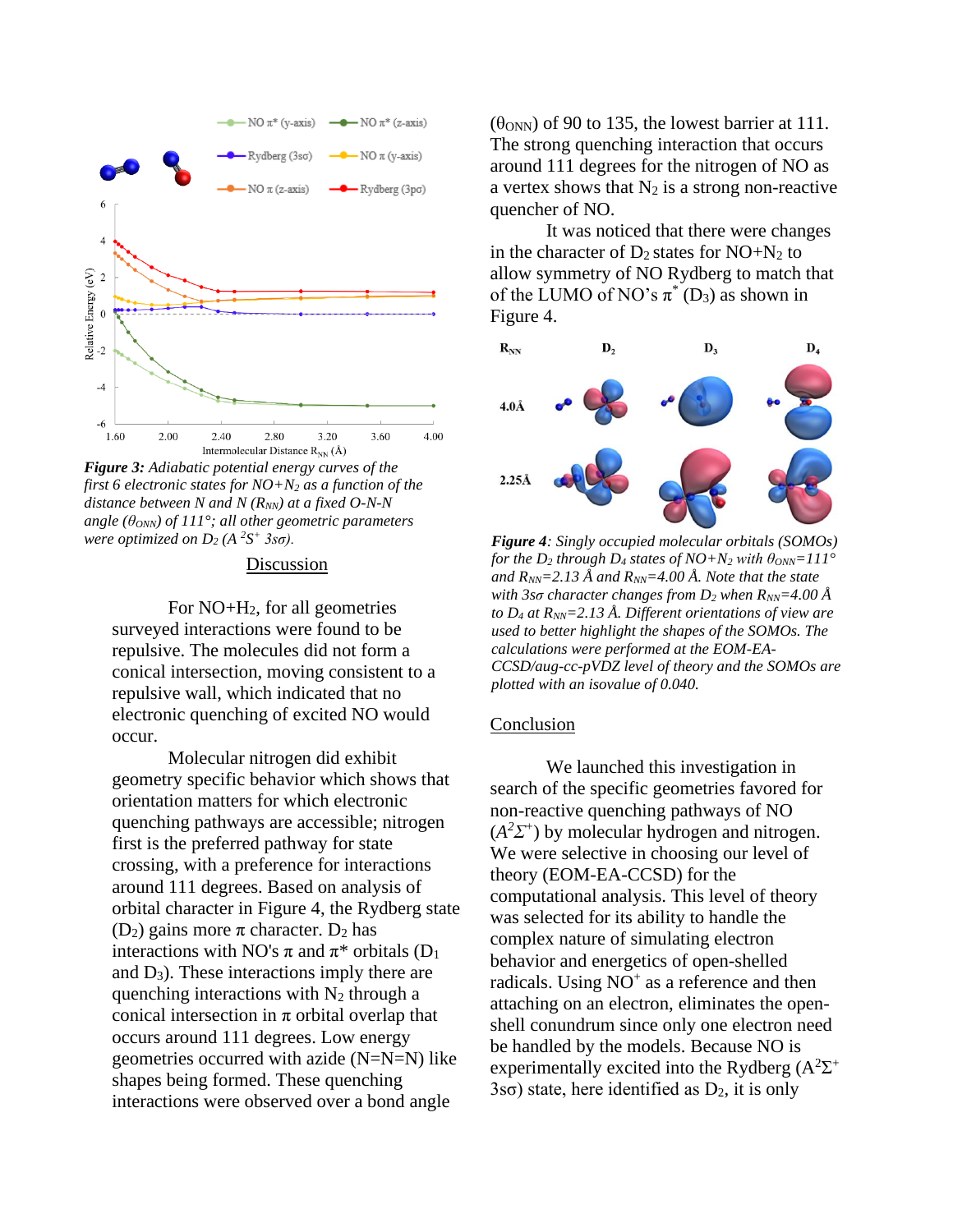necessary to ensure the basis set is large enough for accurate calculations to be completed. For our geometric optimizations, we used aug-cc-pVDZ. After a plethora of attempts, only a few orientations demonstrated to be promising. Our results indicate that quenching by  $N_2$  may occur only when the nitrogen atom of NO is aligned with a nitrogen of  $N_2$  at angles between 90 $^{\circ}$  and 135°.

# Acknowledgements

I would like to thank VSGC and ACS PRF for funding for this project. Furthermore, I would like to acknowledge Prof. Andrew Petit of CSU Fullerton for providing the computational resources for this research.

## References

- 1. Blackshaw, K. J. *et al.* Imaging the nonreactive collisional quenching dynamics of NO ( $A 2 \Sigma$ +) radicals with O 2 ( X 3 Σ g − ). *J. Chem. Phys.* **151**, 104304 (2019).
- 2. Bange, H. W. Gaseous Nitrogen Compounds (NO, N2O, N2, NH3) in the Ocean. in *Nitrogen in the Marine Environment* 51–94 (2008). doi:10.1016/B978-0-12-372522-6.00002-5
- 3. Fassina, V. Air Pollution in Relation to Stone Decay. in 111–179 (2020).
- 4. Sánchez-González, R., Bowersox, R. D., & North, S. W. Simultaneous velocity and temperature measurements in gaseous flowfields using the vibrationally excited nitric oxide monitoring technique : a comprehensive study. *Appl. Opt.* **51**, 1216–1228 (2012).
- 5. Shao, Y. *et al.* Advances in molecular quantum chemistry contained in the Q-Chem 4 program package. *Mol. Phys.* **113**, 184–215 (2015).

## **Appendix**

For NO+H2, both nitrogen and oxygenfirst orientations, numerous bond angles were sampled. Potential energy surfaces were mapped for bond angles of 90, 120, 150 and 180, and torsional angles of 0 and 90. For NO+N2, both nitrogen and oxygen-first orientations, potential energy surfaces were mapped for bond angles of 90, 105, 120, 150 and 180 degrees, and torsional angles of 0, 90 and 180 degrees. For nitrogen-first orientations, bonds angles of 111, 115 and 135 were also mapped.

Figure 5 and 6 show the adiabatic potential energy surfaces of NO with  $H_2$  and  $N_2$  for the first 6 electronic states for oxygen first configurations at the same angles at the nitrogen figure above (Figure 2 and 3). These surfaces clearly show that oxygen first interactions are significantly less favored and are quite repulsive in nature.



*Figure 5: Adiabatic potential energy curves of the first 6 electronic states for NO+H<sup>2</sup> as a function of the distance between N and H*  $(R_{NH})$  *at a fixed N-O-H* angle ( $θ_{NOH}$ ) of 120°; all other geometric *parameters were optimized on D<sup>2</sup> (A <sup>2</sup>Σ <sup>+</sup> 3sσ).*